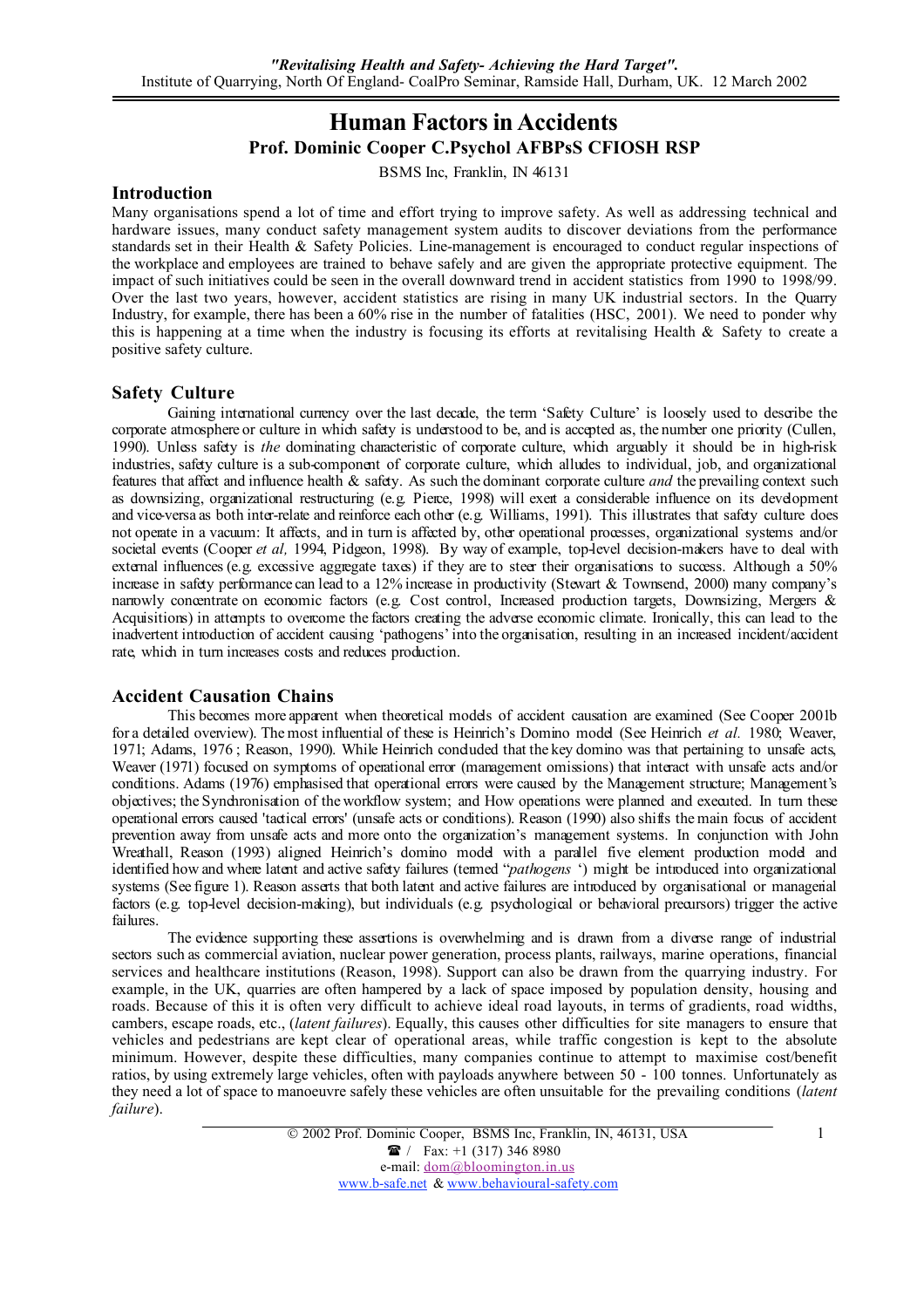

*Figure 1: Adaptation of Reason & Wreathall's pathogen model*

In addition, these larger vehicles tend to have a much greater number of driver 'blind spots', particularly at the rear (*latent failure*). Thus the choice of vehicle, for the space available can inadvertently introduce a number of latent failures or 'pathogens'. Should the driver of such a vehicle attempt to manoeuvre in reverse without visual aids or a 'traffic controller' (*an active failure*), relying instead solely on automatic reversing audible and visual alerting signals, the drivers' actions and the pathogens (size of vehicle and blind spots) could combine to trigger an accident: Either colliding with another vehicle or fatally injuring a pedestrian. Just to show the problems faced by drivers of such vehicles*, can you see the person standing next to the white truck in the round mirror in the picture below?*

*Figure 2: Drivers view from the cab of a large vehicle*



The photo example also illustrates a further aspect of human factors in accidents that reflects the concept of safety culture, and that is the relationship between people's perceptions of the situation and the influences of these on their subsequent behaviour. I do not know about you, but I could not see the person standing by the white vehicle. As such, as the driver I would continue to reverse (*behaviour*) in the belief (*perception*) that it was safe to do so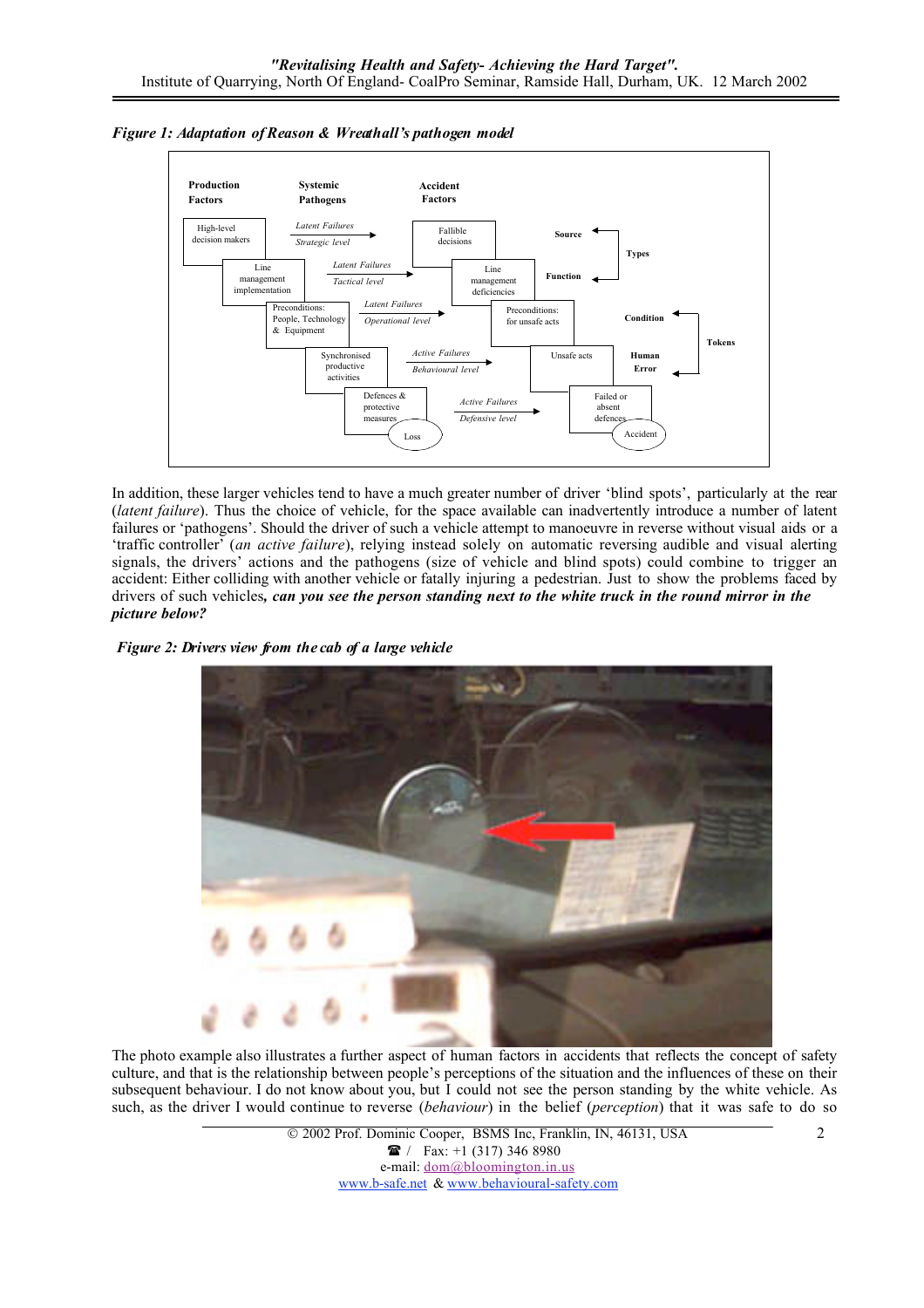(*situation*). Cooper (2000) asserts that by examining the reciprocal interactions between these human factors via safety management system audits (*Situational*), safety climate surveys (*perceptual)* and behavioural safety systems (*behavioural)* it is possible to measure safety culture in a meaningful way at many different organizational levels (See Cooper, 2002).





The model predicts that improvement interventions aimed at any one of these components will exert a reciprocal effect on the other two while also recognising that this influence may or may not occur simultaneously. In other words, a change in people's safety behaviour *will* exert an effect on their attitudes and beliefs about safety and change elements of the company's safety management system *but* it may take time.

Cooper also posits that the outcome measure (*product*) of a positive safety culture is a collective behavioural commitment to improving safety that can be seen at every level of the organisation, all of the time. This was encapsulated in his definition of the safety culture product as *"that observable degree of effort by which all organisational members direct their attentions and actions towards the improvement of safety on a daily basis*" If the organisational membership cannot be seen directing their attention and actions towards improving safety (e.g. ladders not being tied off and no guard-rails on leading edges) it could be argued that there is not a culture of safety in that company or at that site (see figure 4).

*Figure 4: Death of a foreman with 10 years experience in quarries (Jan 2002)*



Thus, the degree to which the safety culture is positive or negative will depend *entirely* upon the collective amount of energy *visibly* expended in the pursuit of safety excellence by organisational members. God forbid, was figure 4 representative of the whole quarrying industry! Otherwise, it could have been stated quite categorically that the quarrying industry does not possess a collective behavioural commitment to safety, and that is why the fatal accident rate is rising!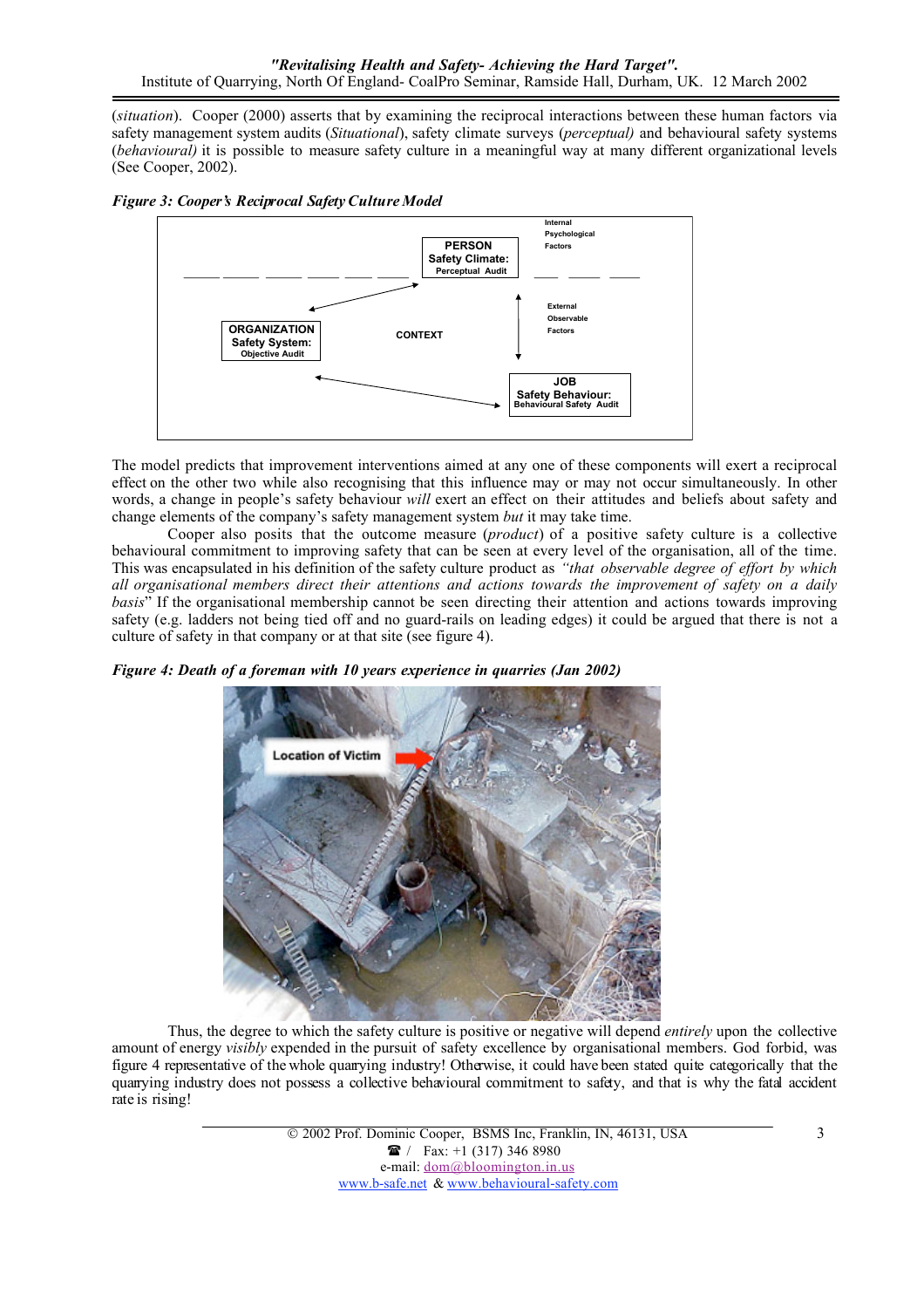Byrom (Cited in Cooper 2002) defined a classification of risk behaviour types that could comprise a common measure of '*that observable degree of effort…*' (see table 1) across all types of industry. The organisation could 'observe' the effort by which all organisational members try to reduce the 'risk producing' behaviours and increase the mitigating, procedural, supportive and leadership behaviours. Scores for each of these behavioural types could be combined to assess ' that observable degree of effort…..".

| aoic 1. Chashfuanon of Rish Benanoni Types |                                   |                                       |
|--------------------------------------------|-----------------------------------|---------------------------------------|
|                                            | <b>Behaviour Type</b>             | <b>Examples</b>                       |
|                                            | Risk Producing                    | Lifting incorrectly; Driving too fast |
|                                            | Mitigating or Alleviating         | Wearing PPE                           |
|                                            | Procedural (Risk Control Systems) | Following explosion size controls     |
|                                            | Supportive (SMS Systems)          | Reporting Accidents / Incidents       |
|                                            | Safety Leadership                 | Acknowledging safe behaviour          |

*Table 1: Classification of Risk Behaviour Types*

Use of such a classification system could also help to deliver managerial accountability for safety as those things that management actually do in relation to safety can be monitored at all organisational levels. Individual manager's performance could then be used in annual performance appraisals (Cooper, 2001a). The general lack of accountability is safety's 'Achilles Heel' and is one possible reason for the rising accident rate of late. More often than not, managers are being held accountable for their financial and production performance, but not for safety.

The Business Process model of Safety Culture (see figure 5) illustrates the broad attributes that comprise Cooper's safety culture construct (i.e. Inputs) are processed by a combination of the company's goals and management practices and transformed into the safety culture (i.e. Output) to create the safety culture product (i.e. Outcome). This process model makes it very clear that it is the company's goals and how a company manages the safety 'Inputs" that determines the degree to which people commit themselves to safety. This means that companies must ask themselves very searching questions about the best ways to manage safety so that people will direct their attention and actions towards the improvement of safety on a daily basis. Peterson (1998) argues that managerial accountability is the key, whereas Brown (1997) indicates that a genuine participative 'safety partnership' between management and the workforce is required. I would argue that both are as equally important as the other, whereby *everybody* is held accountable for safety with no exceptions.





# Delivering a Safety Partnership

The creation of a genuine safety partnership between employees and management is a relatively simple thing to achieve. In essence it means that safety must be done *with* people, not done *at* people. One of the major aspects of safety culture discussed above was its emphasis on the *observable* aspects (i.e. behaviours) of what people actually do on a daily basis *at every level of an organisation.* The classification of behaviour types also provides us with the means to develop behavioural measures, with which to assess "that observable degree of effort….", at each level of the organisation. In essence we are talking about the implementation of behavioural safety at all levels of the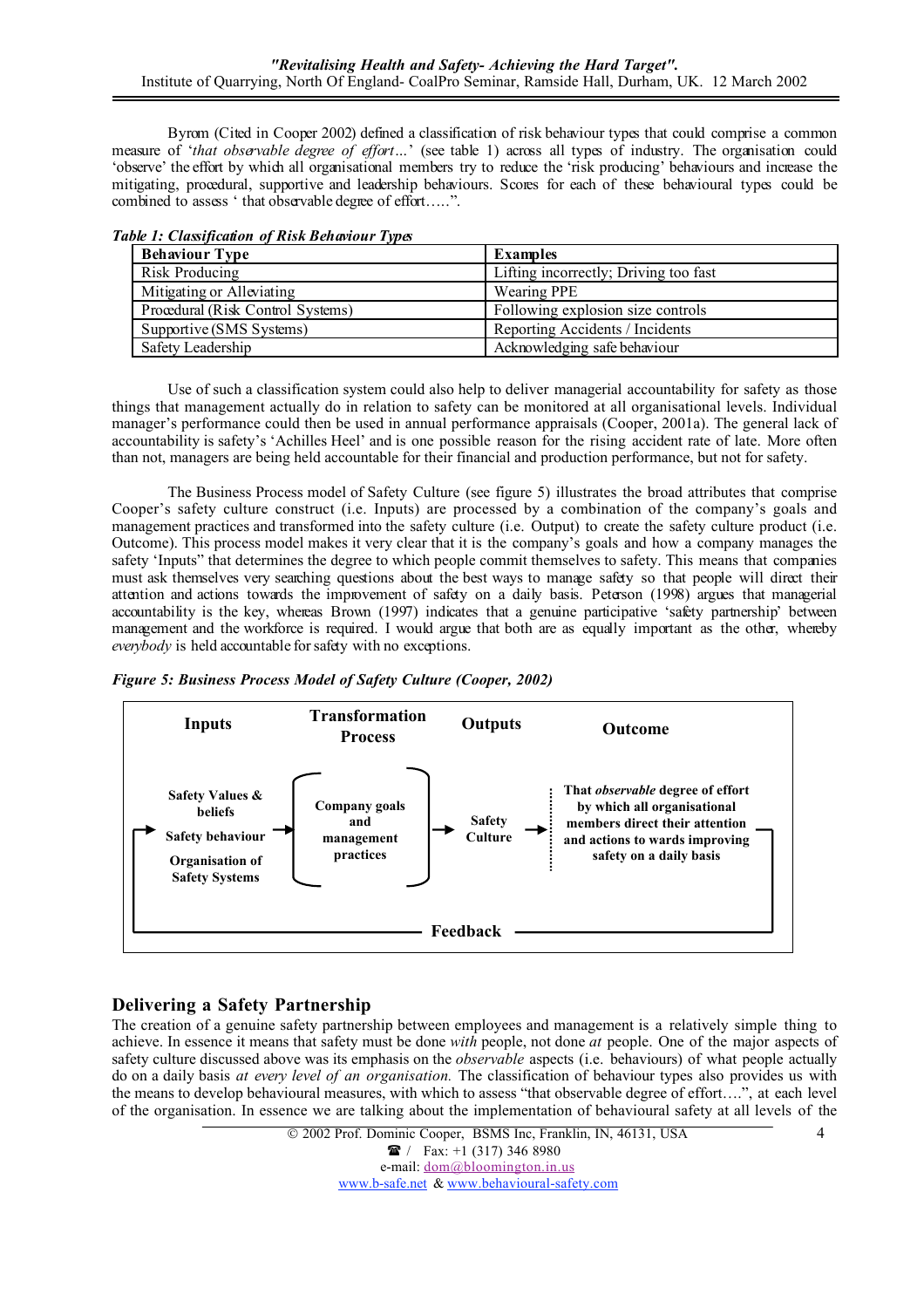organisation where safety related behaviour becomes the unit of measurement. This offers the advantage of other safety-related issues in the accident causal chain being identified and dealt with before an incident occurs, ensuring that a company becomes pro-active in its approach to safety.

Because 'safety behaviour' is the unit of measurement, a collaborative, problem-solving approach involving both management and employees is crucial if you are to identify critical sets of safe and unsafe behaviours that are used to develop 'Safety Behaviour Measures'. These imeasures provide the basis for personnel to systematically monitor and observe their colleague's and / or their own, ongoing safety behaviour, in an enabling atmosphere (See Cooper, 1994). At the workgroup level, based on the results of the peer monitoring for a certain time period, the workforce set their own 'safety improvement' targets to be achieved within a five to six month period. Information feedback is provided on a weekly basis during this period to allow the workgroups to track their progress in reaching the safety improvement targets (See Cooper, 1993). This cycle of events is repeated every five to six months so that the behavioural inventories reflect new sets of safety behaviours, and the improvement targets get progressively harder. In this way the process is continually refreshed and stretched.

At the front-line, middle and senior management levels, behavioural safety leadership indices are also developed by a consensual problem-solving approach, whereby the safety leadership behaviours expected from each level of management are defined. These are then turned into safety leadership inventories and management monitor themselves against them on a weekly basis. Targets are then set by the different levels of management as to the levels of safety leadership they envisage exhibiting on a weekly basis. Feedback is obtained on a monthly basis so that adjustments can be made if necessary. The data from such monitoring could and should be used in annual performance appraisals to the extent that career progress and raises in salaries and benefits are dependent to some degree upon the individual's positive contribution towards the company's safety performance. The most senior management team should also monitor progress on a monthly basis, in terms of the percentage safe score being achieved by individual sites, the levels of leadership being exhibited by all levels of management and the number of remedial actions being completed.

Typically, companies adopting this approach become proactive safety managers, which are usually rewarded by less accidents, consistent safety management, better communications and greater involvement in teamworking, all of which exert beneficial effects on production related issues and bottom line profits. However, it is not a journey you want to begin if you do not intend doing things properly. You will soon be found wanting and your employees will never trust you again when it comes to safety. This lack of trust could spill over into other areas of functioning.

### Does it work?

Because the behavioural approach differs considerably from traditional ways of improving safety, a question commonly asked is 'Do these ideas work in practice?' Overwhelmingly, the answer is yes! Psychologists from around the globe have consistently reported positive changes in both safety behaviour and accident rates, regardless of the industrial sector or company size. These include studies conducted in Construction, Mining, Engineering, Food processing, Manufacturing, Shipbuilding and Offshore installations (See references on www.behaviouralsafety.com) Typical findings include:

### *Organisational Features*

- Improved levels of safety performance;
- Reductions in accident rates;
- Significant reductions in accident costs;
- Improvements in co-operation, involvement and communications between management and the workforce;
- Improvements in Safety Climate;
- Ongoing improvements to Safety Management Systems

### *Person features*

- Greater 'ownership' of safety by the workforce;
- Improved levels of safety behaviour and attitudes towards safety;
- Greater individual acceptance of responsibility for safety.

# Summary & Discussion

In the short time available I have attempted to give you a short tour of the Human Factor in accidents. I have tried to cover the concept of safety culture, the broad attributes that comprise a safety culture and the ways of measuring it. I have tried to show you how accident causing factors are introduced into organisations and how they lie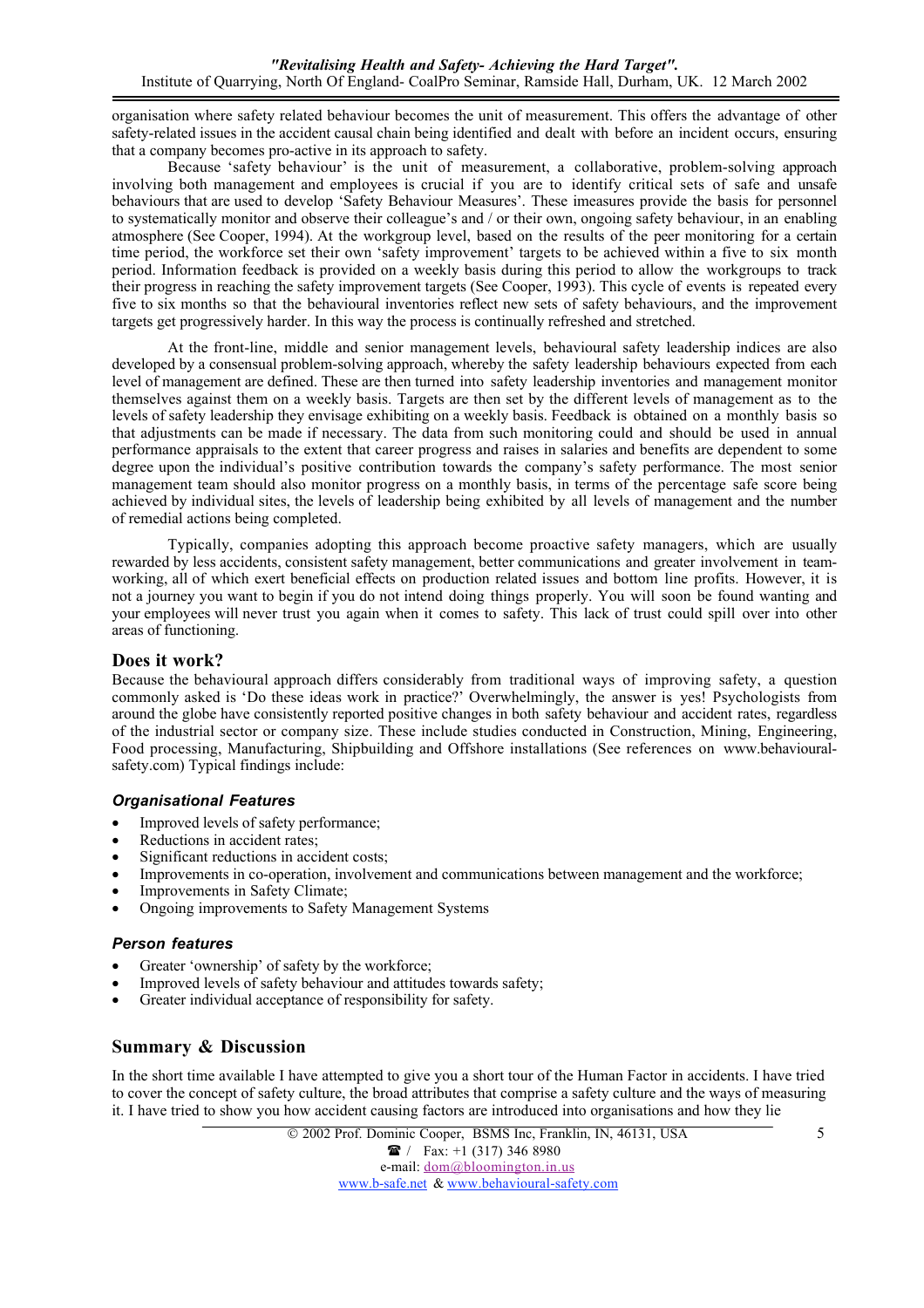dormant waiting for the unwary to trigger off a chain of events that leads to an accident. I have also tried to give you a practical route map forwards in relation to implementing behavioural safety and developing a positive safety partnership. Only you can judge how well I succeeded.

So now let us ponder why it is that the fatality rate in the industry is increasing sharply, at a time when there is a positive focus on Health & Safety and Industry wide accident reduction targets have been set. We could speculate that the extremely high level of aggregate tax imposed by the government is leading to cost reduction exercises, higher production targets and job insecurity? In turn, these factors are impacting on people's behaviour at all different hierarchical levels throughout the industry, the outcome of which is a sharply increased accident/incident rate? Such speculation would certainly fit with theory and evidence relating to the human factor in accidents. Regardless of how compelling this argument might be, however, it should not be used as an excuse that allows the industry to abrogate its safety responsibilities.

If we ponder on the industries own behaviour, we might speculate that the industry is not holding people accountable for safety performance in the same way as people are being held accountable for production and financial issues. In turn, this is weakening the overall collective commitment to safety. We might even speculate that despite the participation provisions contained in The Quarries Regulations 1999 a true genuine safety partnership between management and the workforce has not yet been achieved. Rather safety is still being done *at* people, not *with* people. As such, safety is still associated with negative consequences and people only take part because 'they have to' not because they want to. Alternatively, we might speculate that actions are not matching rhetoric and this is undermining the whole notion of commitment to safety simply because when it comes to it, safety is not seen to be important enough. I do not know the true answer.

What I do know is that unless the industry seriously examines what it is *actually doing* in relation to safety, and starts to measure and monitor peoples safety behaviour at *every hierarchical level*, then many more people are going to die in UK quarries. God forbid that you, the reader, have to look the widow in the eye to explain!

# References

Adams, E. (1976) 'Accident Causation & The Management Systems'*. Professional Safety,* Oct*,* (ASSE).

- Brown, P.S. (1997) *Dimensions of Safety Climate: A Meta-Analyses of Data from Six Organisations*. Msc Thesis. Dept of Applied Psychology, Cranfield University.
- Cooper, M.D. (1993). 'Goal-setting for safety' *The Safety & Health Practitioner*, Vol. 11 (11), 32-37.
- Cooper, M.D. (1994). 'Implementing the behaviour-based approach: A practical guide' *The Safety & Health Practitioner*, Vol. 12 (11), 18-23.
- Cooper, M.D. (2000) Towards a Model of Safety Culture. *Safety Science*.36, 111-136.
- Cooper, M.D. (2001a) Treating Safety as a Value. *Professional Safety*. Vol 46 (2), 17-21.
- Cooper, M.D. (2001b) *Improving Safety Culture: A Practical Guide.* ABS, Hull. http://www.behaviouralsafety.com/store/Shop.html
- Cooper, M.D. (2002) 'Surfacing your safety culture'. *Major Hazard Commission at the Federal Ministry of Environment: Human Factors Conference* 4-6<sup>th</sup> March 2002 at Ev. Akadamie, Loccum, Germany.
- Cooper, M.D., Phillips, R.A., Sutherland, V.J. & Makin, P.J. (1994) 'Reducing accidents using goal-setting and feedback: A field study'. *Journal of Occupational & Organisational Psychology*, Vol 67, 219-40.
- Cullen, W.D. (1990) *The Public Inquiry into the Piper Alpha Disaster* HMSO, ISBN 0101 1102X.

Heinrich, H.W., Peterson D. & Roos N. (1980) *Industrial Accident Prevention* McGraw-Hill, New York

HSC (2001) *Health & Safety Statistics 2000/01.* HMSO: Norwich